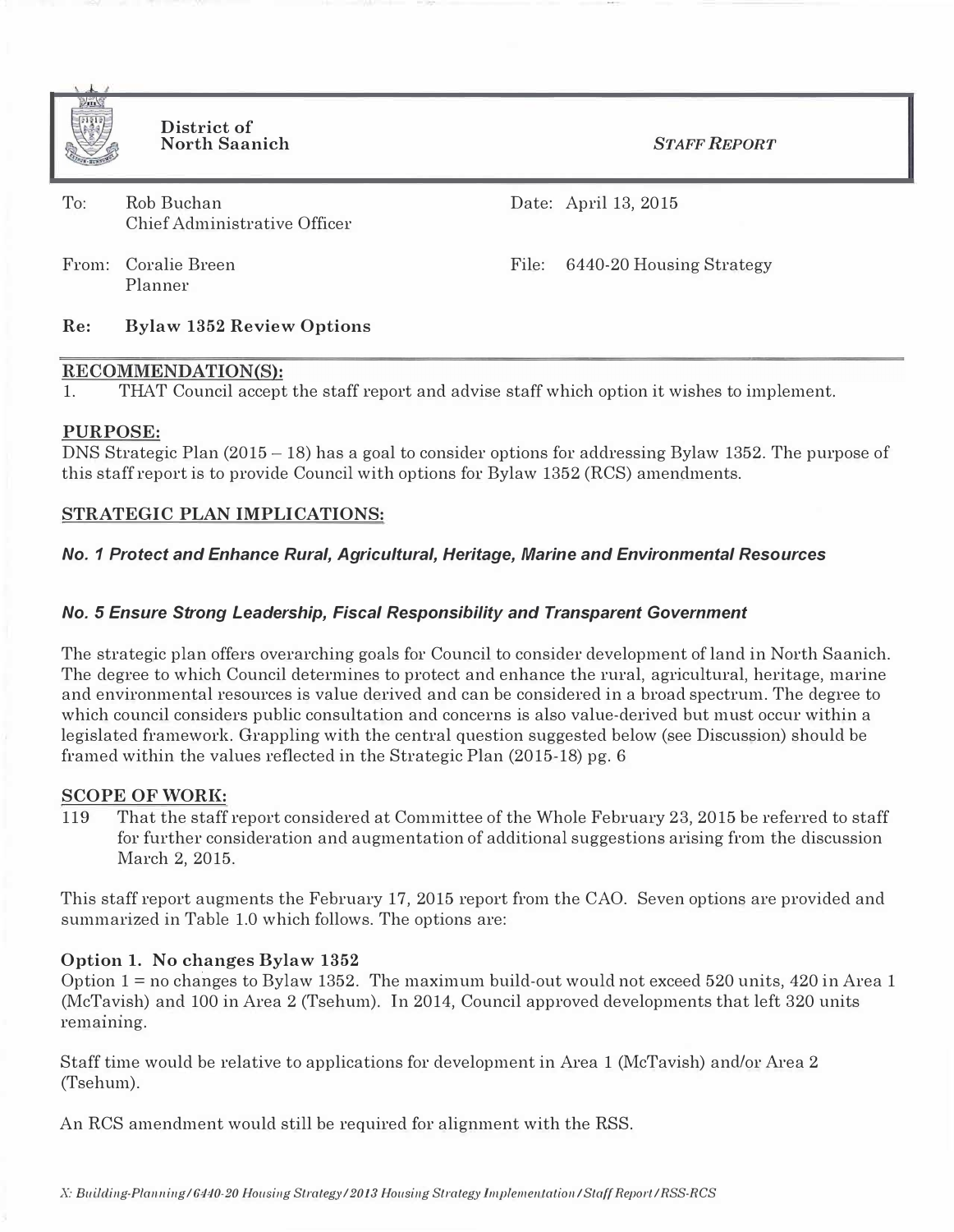# Option 2. Review Area 2 (Tsehum)

Option  $2 = Area 2$  (Tsehum) is reviewed only.

In 2014, Council approved development of up to 100 additional units in Area 2 (and 420 in Area 1). Tsehum harbor area is rated as highly sensitive to sea level rise (SLR) by the Province. An RCS amendment would be required.

Estimated time is 8 months; work would be undertaken by planning staff and a consultant; cost is estimated at \$20 K

An RCS amendment would be required.

## Option 3. Undo Area 1 & 2

Option 3 = undo Area 1 (McTavish) and Area 2 (Tsehum). Return density outside of recent rezoning's to pre Bylaw 1352 status. Projected development would be reduced by 320 units.

Estimated time is 6 months; work would be undertaken by planning staff.

The CRD provided the following update (March 31, 2015):

The Draft RSS (and Population, Dwelling Unit & Employment Projections Table) posted on the CRD website will be revised to reflect this update to the *Best-Case Scenario*.<sup>1</sup> First Nations are not included.

The updated values based on the *Best-Case Scenario* are:

|                 | $2014\,$ | 2019   | Average Annual % Change |
|-----------------|----------|--------|-------------------------|
| $(2011 - 2038)$ |          |        |                         |
| Population      | 11,370   | 11,840 | 0.90%                   |
| Dwellings       | 4,550    | 4,825  | 1.35%                   |
| Employment      | 5,430    | 5,650  | 0.62%                   |

An RCS amendment would be required.

## Option 4. AHP + OCP Amendment

Option 4 = Affordable Housing Policy and related OCP amendments.

A terms of reference (TOR) would be developed for a consultant to develop an AHP. This would/could shape how Area 1 and 2 are developed and other potential new applications outside Area 1 and 2.

Estimated time is 12 months; work would be undertaken by planning staff and a consultant; cost is estimated at \$60 K. The work could not be started until December 2015 (Strategic Plan schedules completion for May 2016).

An RCS amendment is required.

<sup>&</sup>lt;sup>1</sup> See https://www.crd.be.ca/docs/default-source/regional-planning-pdf/rss/projectionstechnicalbackgrounder-urbanfutures-12- $2014$ . pdf?sfvrsn=2 pg. 16 for an explanation of "Best Case Scenario" Retrieved April 13, 2015.

X:Buildings/6440 Community Planning\_General\_Housing\_April\_2015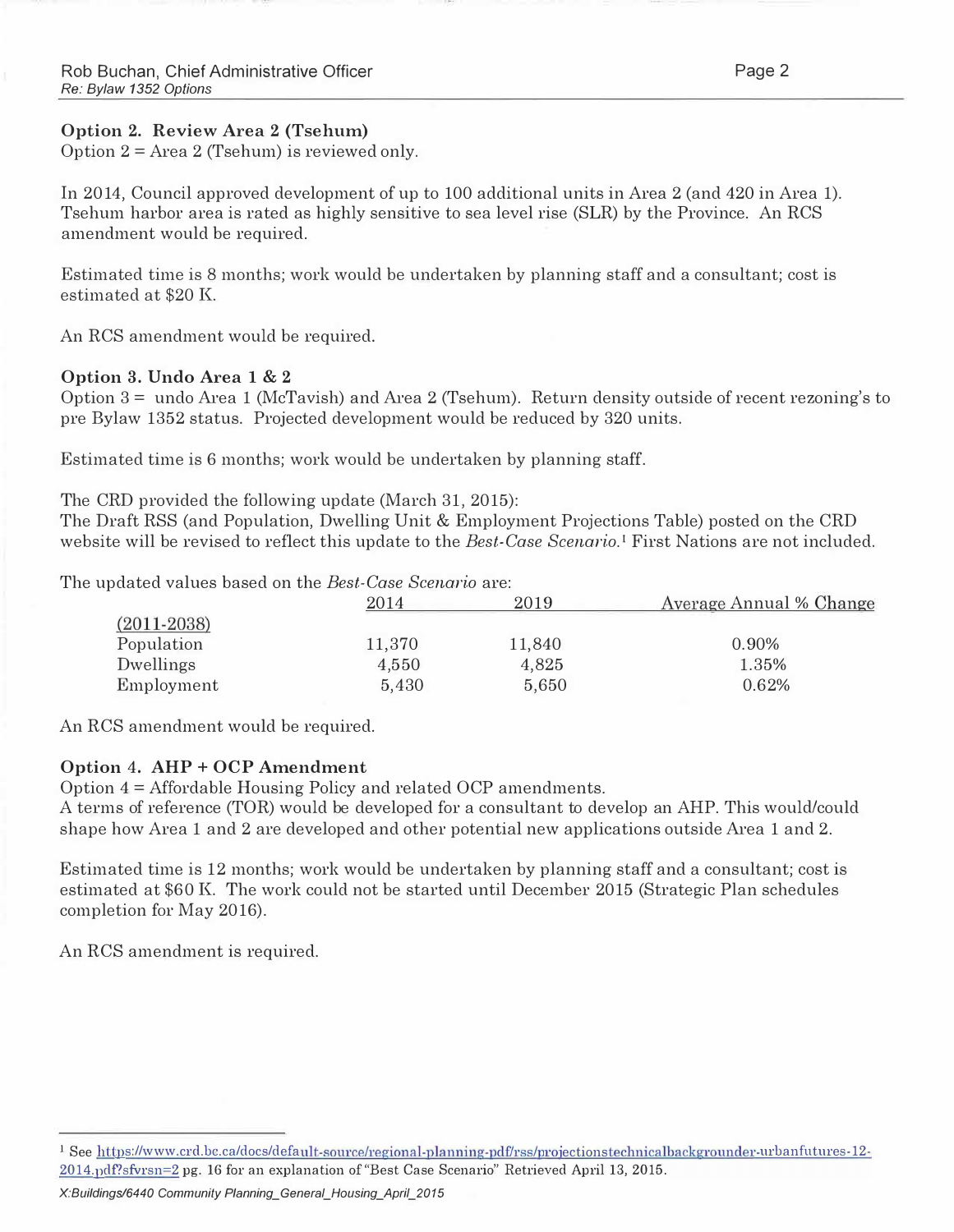# Option 5. Undo Area 1 & 2 + AHP + OCP Amendment

Option  $5 =$  Option  $3 + 4$  (Undo Area 1 and  $2 +$  Affordable Housing Policy + OCP Amendment

Area 1 (McTavish) and Area 2 (Tsehum) additional density would be repealed. An Affordable Housing Policy would be developed to apply broadly to the DNS. OCP amendments would be necessary.

Estimated time is 16 months; work would be undertaken by planning staff and a consultant; cost is estimated at 60 K.

An RCS amendment is required.

# Option 6. Review CTQ Report +OCP Amendments

Option 6 = Review the CTQ Report and Minor OCP amendments.

A TOR would be developed for a consultant to review the CTQ report and undertake community consultations. OCP amendments may follow (e.g. housing policy review and development permit review could be included). This would be a semi-comprehensive approach. The degree of policy coherence and consistency would be moderate.

Estimated time 16 months; work would be undertaken by planning staff and a consultant; cost is estimated at 60 K. An RCS amendment is required.

## Option 7. OCP (Major)

Option  $7 =$  Major OCP review.

A TOR would be developed for a consultant to conduct a major OCP review with broad community consultations. Existing planned work within the DNS Strategic Plan (e.g. review of agriculture economic strategy, marine policy review, development permit review, housing policy review) would be undertaken comprehensively. The degree of policy coherence and consistency would be highest.

Estimated time is 24 - 36 months; work would be undertaken by planning staff and a consultant; cost is estimated at \$300 k.

An RCS amendment is required.

In the process of developing Bylaw 1352, Staff considered density scenarios in Area No. 1 and 2, two areas identified in the CTQ report, CRD projections for population growth and change, transportation planning, projected employment growth areas, protection of agriculture land and avoidance of areas of environmental sensitivity, VAA employment projections and DNS servicing capacity. Bylaw 1352 amended the DNS OCP RCS and required CRD approval. Any changes to the RCS) require CRD approval.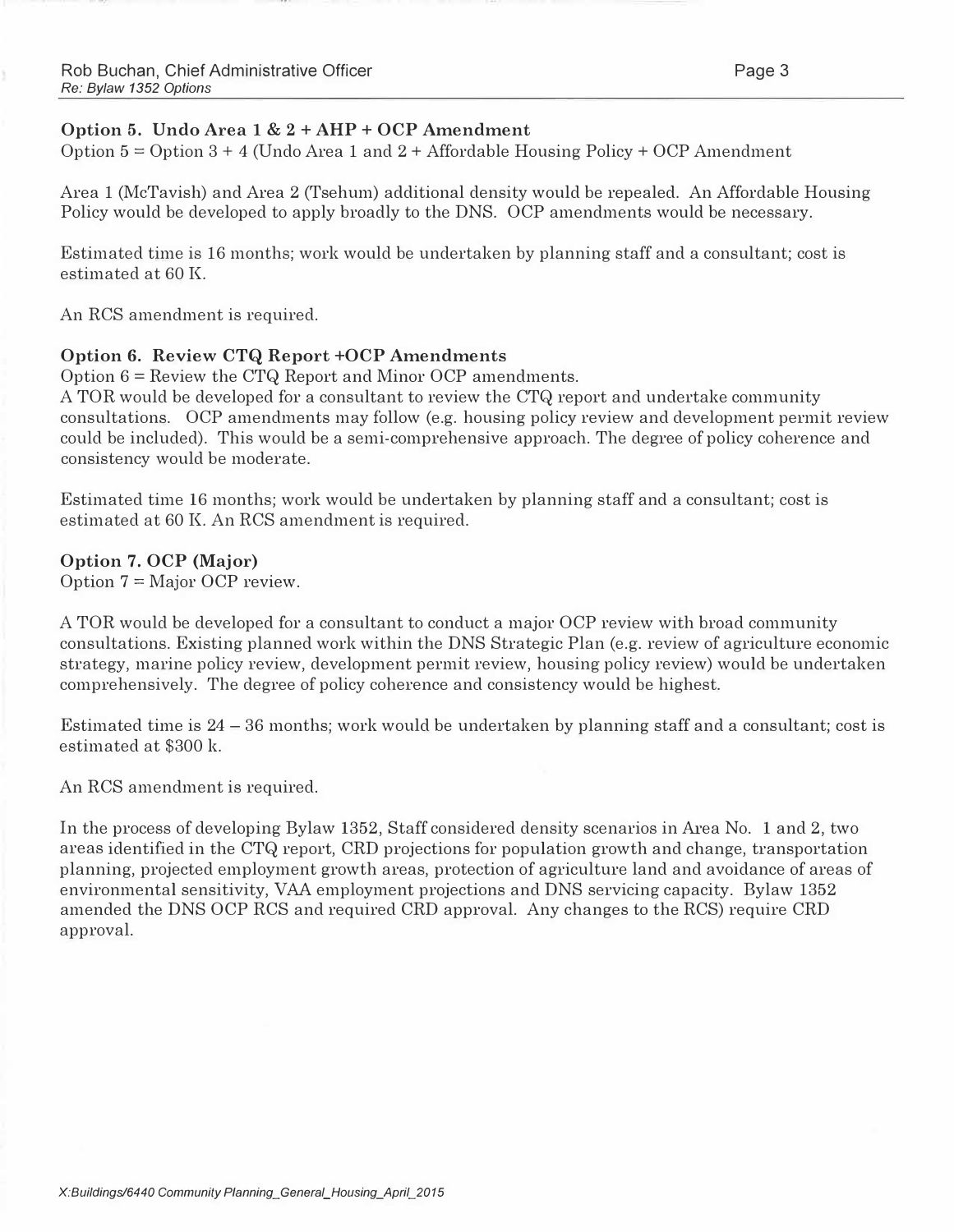#### Table 1.0 Policy Options

| Option         | Policy                                      | Area 1          | Area 2        | <b>Resources</b> | Timeline        | <b>Budget</b> |
|----------------|---------------------------------------------|-----------------|---------------|------------------|-----------------|---------------|
| $\mathbf{1}$   | No changes<br>Bylaw 1352                    | (McTavish)<br>X | (Tsehum)<br>X | $\mathbf{P}$     | n/a             | Y             |
| $\overline{2}$ | Review Area<br>2 (Tsehum)                   | X               | $\sqrt{ }$    | $P + C$          | 8 m             | $Y + 20$ K    |
| 3              | Undo Area 1<br>& 2                          | $\sqrt{ }$      | $\sqrt{ }$    | $\mathbf{P}$     | 6 <sub>m</sub>  | Y             |
| $\overline{4}$ | $AHP + OCP$<br>Amendment                    | X               | X             | $P + C$          | 12 <sub>m</sub> | $N + 60$ K    |
| $\bf 5$        | $3 + 4$                                     | V               | $\sqrt{ }$    | $P + C$          | 16 <sub>m</sub> | $N + 60$ K    |
| 6              | Review CTQ<br>Report<br>$+OCP$<br>Amendment | $\sqrt{ }$      | $\sqrt{2}$    | $P + C$          | 16 <sub>m</sub> | $N + 60$ K    |
| $\overline{7}$ | OCP (Major)                                 | $\sqrt{ }$      | $\sqrt{ }$    | $P + C$          | $24 - 36$ m     | $N+300K$      |

Change  $(X = No; \sqrt{Poss} \text{Dys}})$ 

Budget  $= Y = yes$  within budget  $N = additional$  resources required

 $C =$  Consultant

 $P =$ Planning Staff

AHP=Affordable Housing Policy

CTQ= CTQ Consultants Inc.

RCS =Regional Context Statement (up to 2015)

 $RSS = Regional Sustainable Strategy (from adoption by CRD in 2015)$ 

\*OCP amendments to RCS require consistency with RSS and CRD Board Approval

#### DISCUSSION:

Managing growth sustainably is the core purpose of the CRD RGS and proposed Capital Regional Sustainability Strategy (CRSS). DNS Bylaw 1352 permits residential intensification with a stated goal of providing affordable workforce housing. Bylaw 1352 had a maximum capacity of 520 unit increase related to infrastructure services capacity. Council has asked staff to provide options to consider relative to DNS housing needs. Staff has provided a suggested framework to initiate this discussion in Table 1.0 around a central question which frames the central goal of the strategic plan:

What policies will manage growth which protects and enhances rural, agriculture, heritage, marine and environmental resources?

## The Policy Challenge

The policy environment varies in each jurisdiction, whether carefully planned or organically evolved. Jurisdictional constraints limit Council's decision parameters in the area of growth management. Regional and provincial policies, which are coordinated to varying degrees, have gaps in coherence. Federally, on nearby Airport lands, decisions can be made which impact North Saanich. Coherence implies policy consistency. To optimize policy coherence, policies require maximum consistency and they need to be able to adapt to change.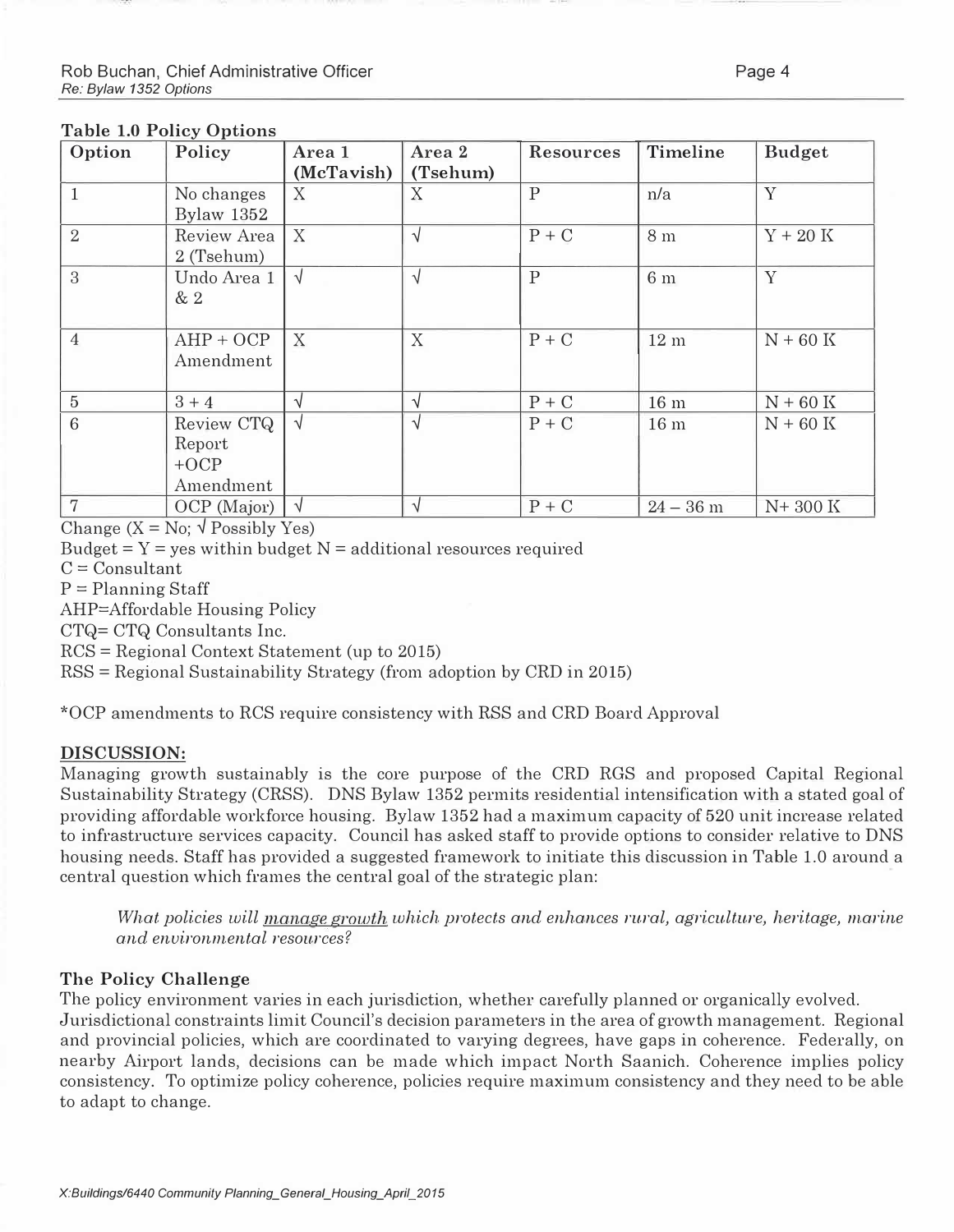#### CONSIDERATIONS TO GUIDE DISCUSSION:

- 1. Decision Making Framework. Staff suggests that Council focus the discussion around a central question and framework. Staff has posed a central question for Council to anchor the discussion; Council may select an alternative one. In addition to the DNS Strategic Plan, Council must consider the CRD RSS, and Provincial and Federal policies, regulations and plans.
- 2. Regional Planning Timelines. The CRD will be considering the RSS in June, 2015; the Regional Housing Affordability Strategy (RHAS) will not be completed until December 2015.
- 3. Official Community Plan. The DNS OCP has not had a major review since 2007. By the time a major review is completed it will likely be 2018, eleven years (if begun by 2016). Many policy changes have occurred during that time. The OCP considers 5 year projections, the CRD RSS considers 25.

Depending on the factors Council considers and weighs, each option has strengths and limitations. No changes to Bylaw 1352 still requires an RCS amendment to align with the RSS. A comprehensive review of the OCP will be long but fully engage the community and include many elements currently itemized in the Strategic Plan (e.g. marine policy review, development permit review, housing policy review).

## OPTIONS:

- 1. THAT Council proceed with Option 1: No changes Bylaw 1352
- 2. THAT Council proceed with Option 2: Review Area 2 (Tsehum)
- 3. THAT Council proceed with Option 3: Undo Area 1 & 2
- 4. THAT Council proceed with Option 4: AHP + OCP Amendments
- 5. THAT Council proceed with Option 5: Undo Area  $1 \& 2 + AHP + OCP$  Amendments
- 6. THAT Council proceed with Option 6: Review CTQ Report + OCP Amendments
- 7. THAT Council proceed with Option 7: OCP (Major)

## FINANCIAL IMPLICATIONS:

Staff and consultant's cost vary as outlined in Options  $1-7$ . Residential intensification would increase the DNS tax base and also increase the demand for services.

If Council proposes residential intensification beyond 520 units, significant infrastructure costs would be associated with such development.

#### LEGAL IMPLICATIONS:

Section 866 of the Local Government Act requires that member municipalities prepare a Regional Context Statement following the adoption of a Regional Growth Strategy. The RCS is a legally binding statement that identifies how the OCP is compatible with and supports the intent of the RGS. The RCS must be consistent with the RGS. The CRD is currently undertaking a major review of the 2003 RGS with the intention of developing a more explicit focus on regional sustainability -- including climate change, social well-being and food security -- signaling this intention through its name change from RGS to Regional Sustainability Strategy. This process is expected to conclude with a new regional strategy by 2015. The Regional Context Statement illustrates how the District implements the eight strategic directions of the RGS and how the plan is consistent or working towards consistency with the RGS.

Section 879 (1) Local Government Act states that during the development of an Official Community Plan, or the repeal or amendment of an Official Community Plan, the proposing local government must provide one or more opportunities it considers appropriate for consultation with persons, organizations and authorities it considers will be affected.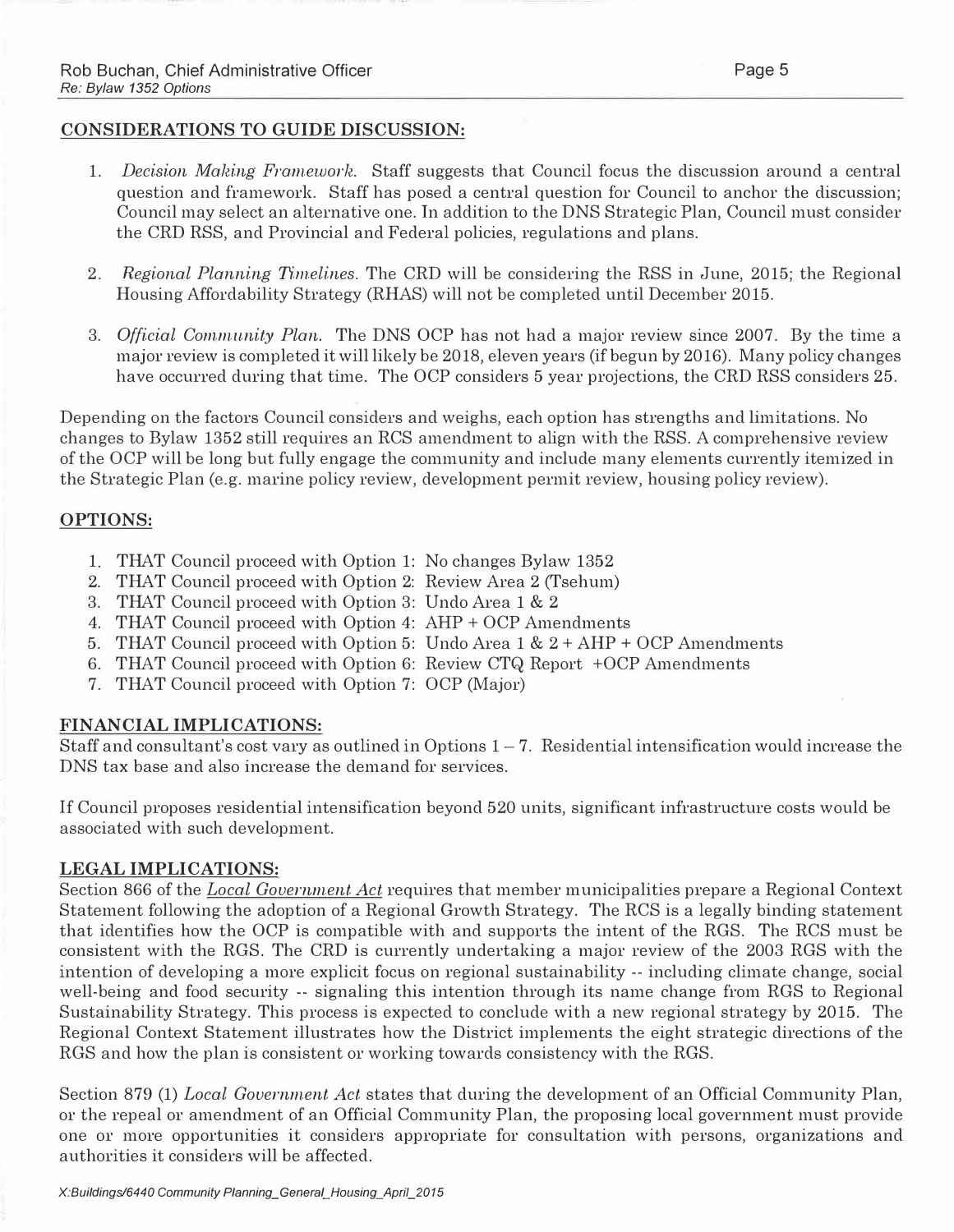Section 881 (1) Local Government Act states that if a local government has adopted or proposes to adopt or amend an Official Community Plan for an area that includes the whole or any part of one or more school districts, the local government must consult with the boards of education for those school districts (a) at the time preparing or amending the community plan, and (b) in any event, at least once in each calendar year.

## CONSULTATIONS:

Section 879 (2) Local Government Act states for the purposes of Section 879 (1) noted in Legal Implications above, the local government must

- (a) Consider whether the opportunities for consultation with one or more of the persons, organizations and authorities should be early and ongoing, and
- (b) specifically consider whether consultation is required with
	- (i) the board of the regional district in which the area covered by the plan is located, in the case of a municipal official community plan,
	- (ii) the board of any regional district that is adjacent to the area covered by the plan,
	- (iii) the council of any municipality that is adjacent to the area covered by the plan,
	- (iv) first nations
	- (v) school district boards, and improvement district boards, and
	- (vi) The Provincial and federal governments and their agencies.

#### SERVICING LIMITATIONS:

DNS Engineering Services reviewed sanitary sewer servicing capacity related to Bylaw 1352. One significant factor is capacity at the Saanich Peninsula Wastewater Treatment Plant.

DNS has a total allocation of 2,650 m3/day of flow into the plant. We have calculated the theoretical current flow from DNS is 2,367 m3/day, leaving 283 m3/day available for growth.

It is expected that a portion of this 283 m3/day would be used for other uses (such as commercial) however, if were to be used only for residential, the estimated unit/lot yield would be, for example, Single family equivalent =  $330$  units or Multi-Unit at  $30$  units/acre =  $520$  units.

## RECOMMENDATION(S):

1. THAT Council accept the staff report and advise staff which option it wishes to implement.